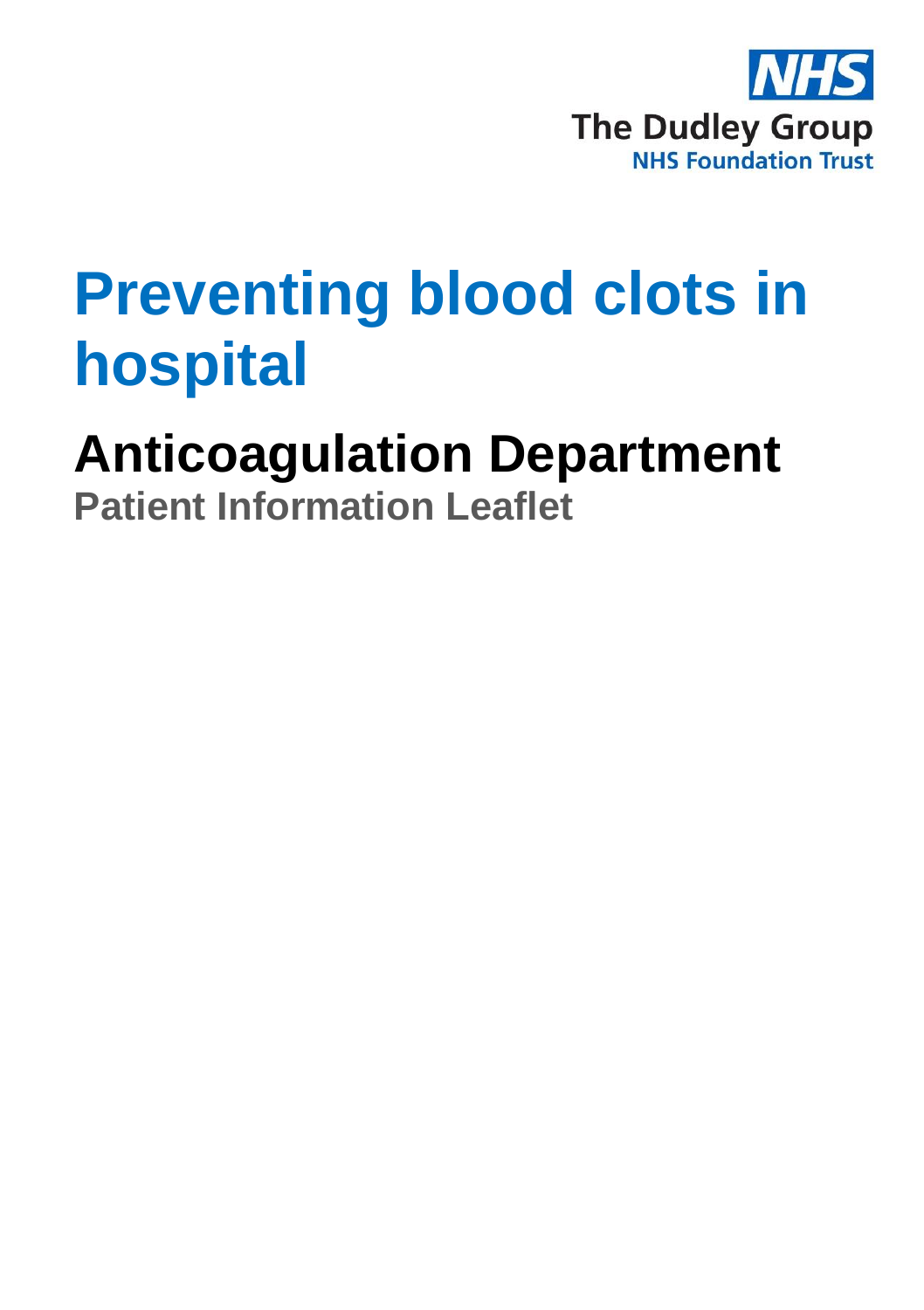## **Introduction**

This leaflet is about a condition called venous thromboembolism (VTE). It gives information on what VTE is, what causes it, how it is treated and what can be done to help reduce the risk of getting it.

### **What is a venous thromboembolism (VTE)?**

It is a term for both 'deep vein thrombosis' (DVT) and 'pulmonary embolism' (PE).

#### **Deep vein thrombosis (DVT)**

A DVT is a blood clot in the deep veins. This is most commonly in the lower limbs but can occur in any deep vein.

#### **Pulmonary embolism (PE)**

A PE is when all or part of the DVT breaks off, travels through the body and blocks the blood vessels to the lungs. This is potentially life threatening. You can have a PE without experiencing signs and symptoms of a DVT.

#### **What causes a VTE?**

One of the most recognised risk factors is admission to hospital. Because of this, you will have an assessment of your individual VTE risk on admission. This will be reviewed throughout your hospital stay as required.

## **What are the signs and symptoms of VTE?**

- Swelling, usually in one leg.
- Tenderness of the leg muscles, often the calf muscles.
- Reddish or bluish skin discoloration.
- A leg that is warm to touch.
- Sudden shortness of breath.
- Chest pain that is sharp or stabbing and that may get worse when breathing in.
- Rapid heart rate.
- Unexplained cough, sometimes with bloody mucus.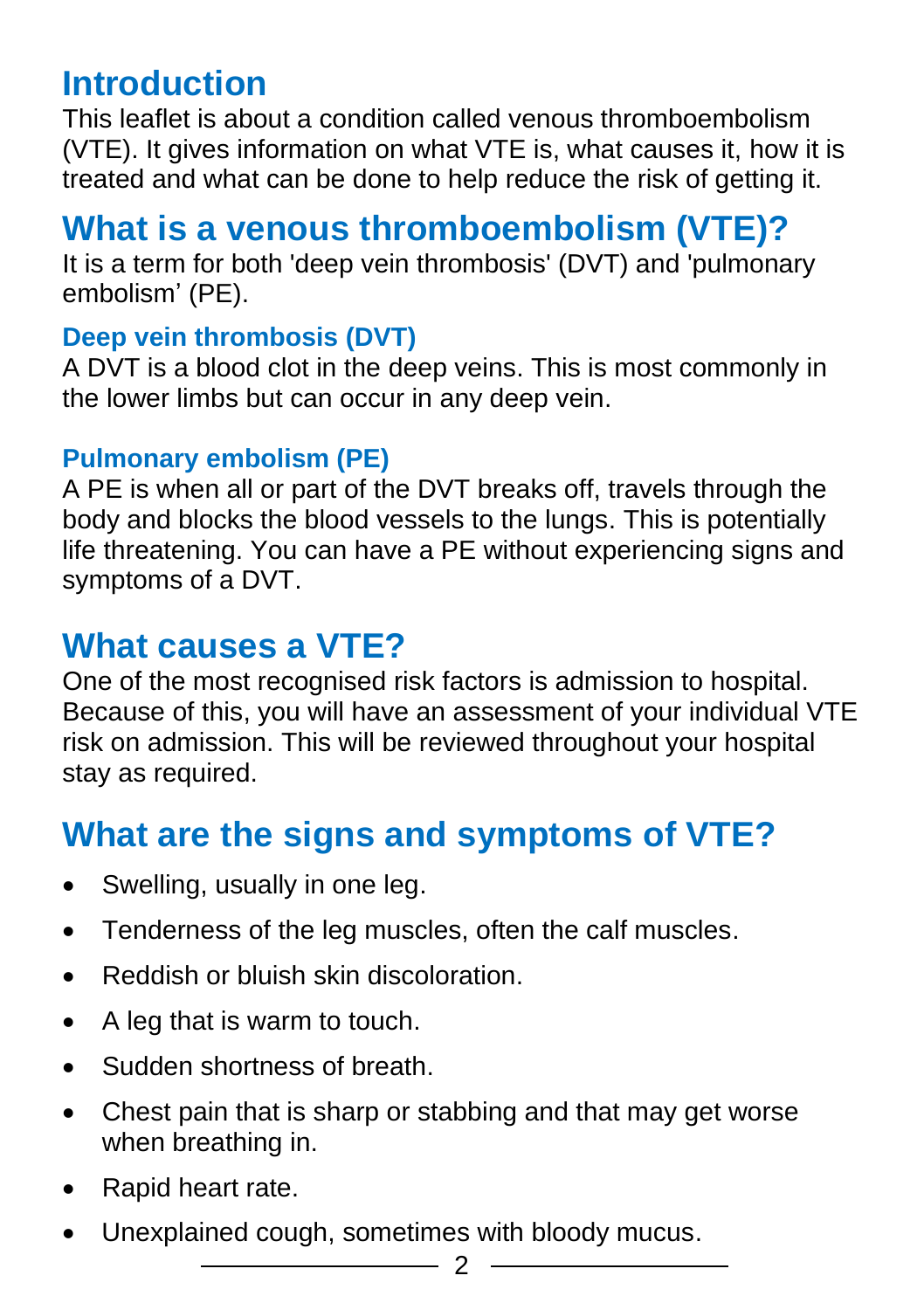## **Risk assessment for VTE**

#### **Who will be risk assessed?**

All adult patients admitted to hospital including patients having certain day case procedures (procedures where you will only be in hospital for the day) will have a VTE risk assessment.

#### **When will I be risk assessed?**

A member of the clinical team will carry out your risk assessment when you are admitted to hospital. This will be reviewed within 24 hours of admission and whenever your clinical condition changes.

If you are having a planned operation, the risk assessment is sometimes carried out during your pre-assessment visit. In this case, you will be checked for any changes on the day of admission.

#### **How will I be risk assessed?**

The clinician will complete an assessment based on your medical condition. Other factors such as age, weight and previous personal or family history of VTE are included in this assessment.

If you are considered to be at risk of VTE, you will be given treatment to try and prevent it.

## **If I need preventative treatment, what will it be?**

Anticoagulants (blood thinners): most patients at risk will be prescribed a small dose of an anticoagulant. The most commonly used one is heparin which is a small injection given in the skin over the tummy. Not all patients will be given heparin.

Anti-embolism stockings: if suitable, you will be measured and fitted with these. It is very important to wear them as instructed and ensure that they are taken off at least once a day so that your skin can be washed and inspected. Most people who require stockings will have had surgery.

Intermittent pneumatic compression: Intermittent pneumatic compression (IPC) devices are used to help prevent blood clots in the deep veins of the legs. These devices use cuffs around the legs that inflate and deflate, squeezing your legs. This increases blood flow through the veins of your legs and helps prevent blood clots. Most people who require IPC will have had surgery or a stroke.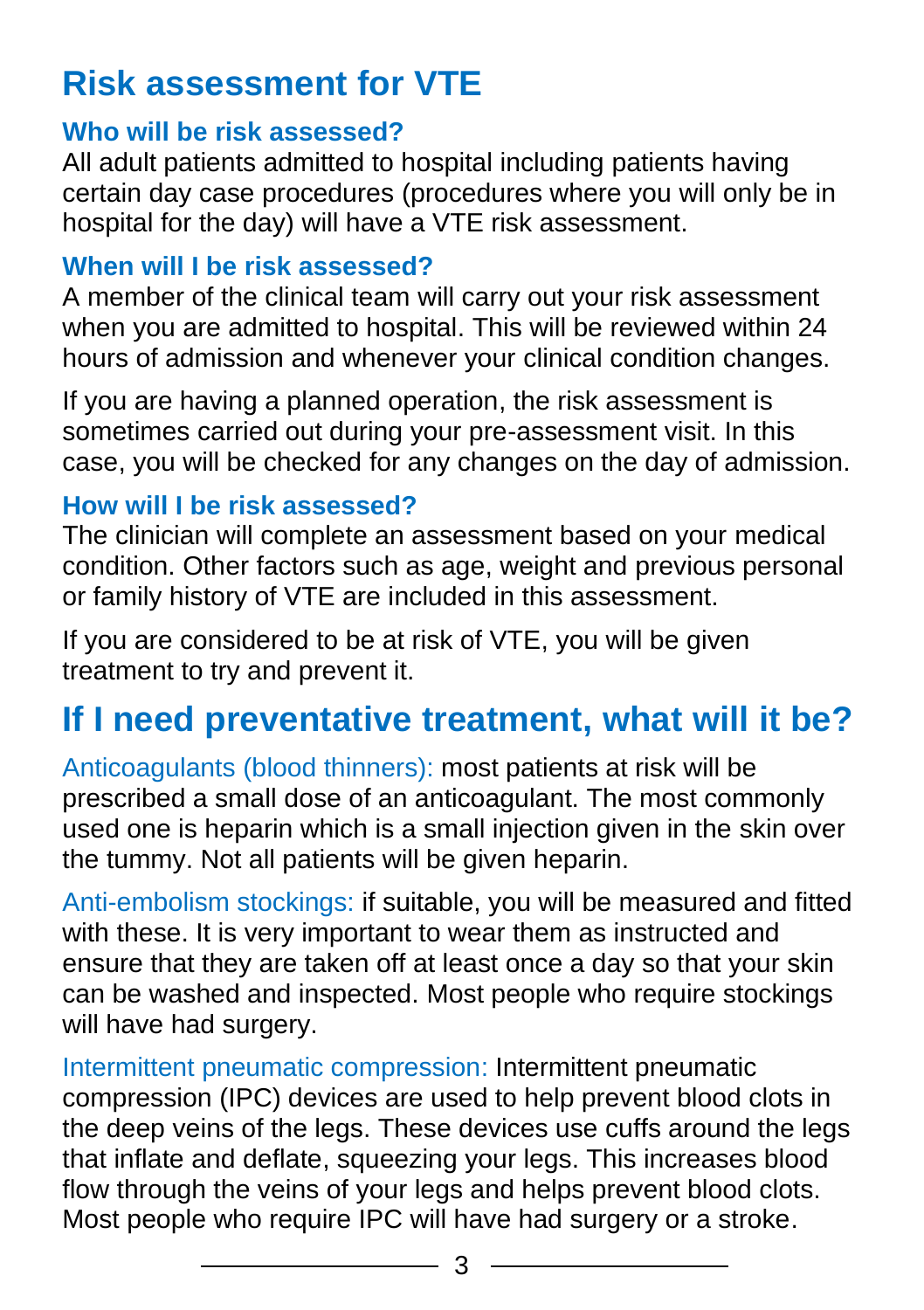Before any of these treatments are prescribed, the clinician will check if there are any reasons why you should not have them.

## **What can I do to help reduce my risk of VTE?**

There is a lot that you can do yourself to reduce your risk of developing VTE:

- When you are able to drink, ensure you drink plenty to keep hydrated.
- Keep moving and walk as soon as you are advised to.
- Ask your doctor or nurse "What is being done to reduce my risk of blood clots?"

### **What happens when I leave hospital?**

For some people, it may be necessary for treatment to carry on after you leave hospital. If this is the case, this will be explained to you.

If you develop any signs and symptoms of VTE at home, please seek medical advice immediately, either from the ward that discharged you, your GP or your nearest hospital emergency department.

If you have any questions, or if there is anything you do not understand about this leaflet, please contact the ward or department where you were treated.

Russells Hall Hospital switchboard number: 01384 456111

#### **This leaflet can be downloaded or printed from:**

http://dgft.nhs.uk/services-and-wards/haematology/

If you have any feedback on this patient information leaflet, please email dgft.patient.information@nhs.net